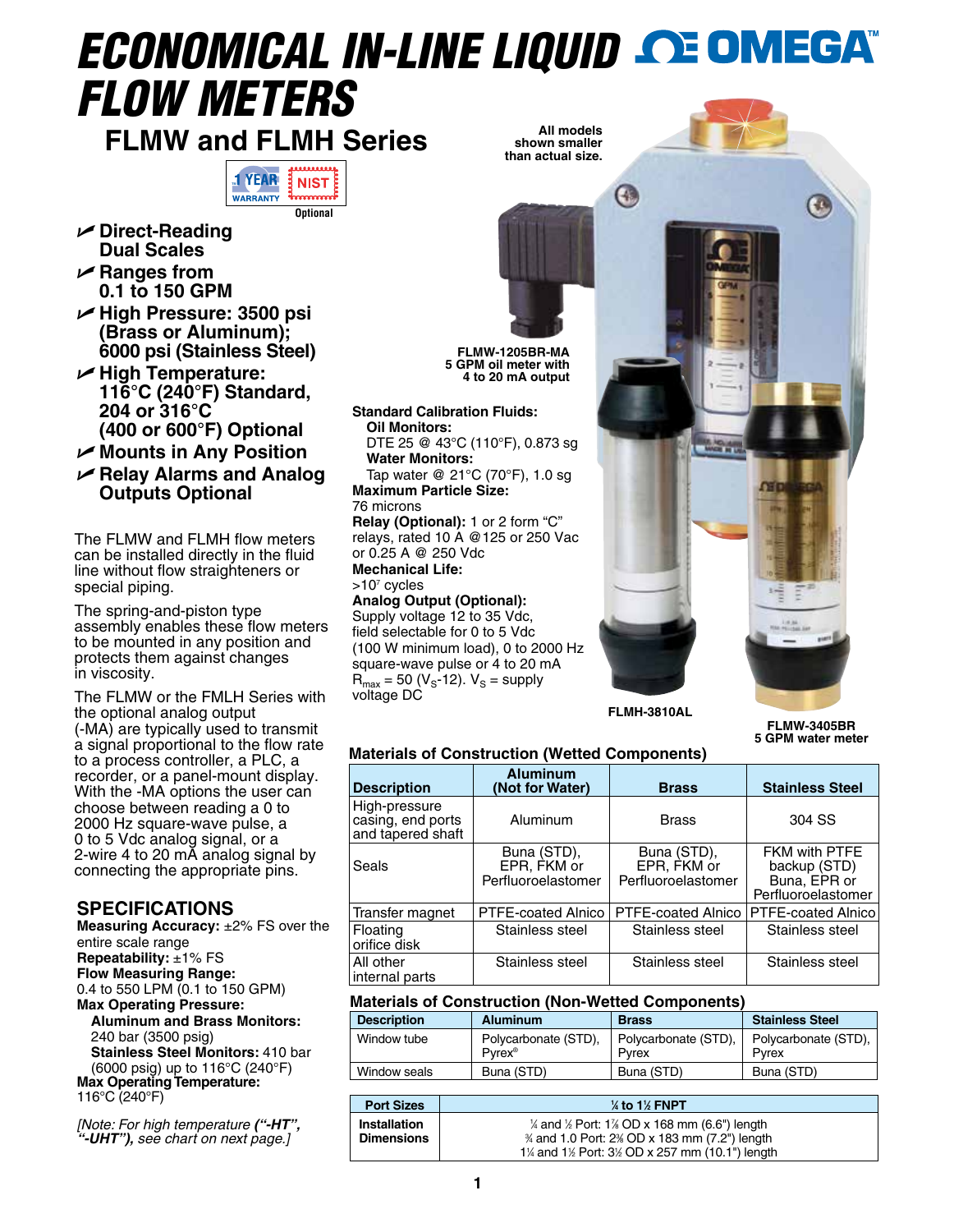#### **Oil Flow meters**

# To Order

| Model No.    | <b>Max Rate</b><br><b>LPM</b><br>(GPM) | NPT<br>Conn<br>Size |
|--------------|----------------------------------------|---------------------|
| FLMH-1401(*) | 4(1)                                   | $\frac{1}{4}$       |
| FLMH-1402(*) | 8(2)                                   | $\frac{1}{4}$       |
| FLMH-1405(*) | 19(5)                                  | $\frac{1}{4}$       |
| FLMH-1410(*) | 37 (10)                                | $\frac{1}{4}$       |
| FLMH-1415(*) | 58 (15)                                | $\frac{1}{4}$       |
| FLMH-3801(*) | 4(1)                                   | $\frac{3}{8}$       |
| FLMH-3802(*) | 8(2)                                   | $\frac{3}{8}$       |
| FLMH-3805(*) | 19(5)                                  | $\frac{3}{8}$       |
| FLMH-3810(*) | 37 (10)                                | $\frac{3}{8}$       |
| FLMH-3815(*) | 58 (15)                                | $\frac{3}{8}$       |
| FLMH-1201(*) | 4(1)                                   | $\frac{1}{2}$       |
| FLMH-1202(*) | 8(2)                                   | $\frac{1}{2}$       |
| FLMH-1205(*) | 19(5)                                  | $\frac{1}{2}$       |
| FLMH-1210(*) | 37 (10)                                | $\frac{1}{2}$       |
| FLMH-1215(*) | 58 (15)                                | $\frac{1}{2}$       |

| Model No.    | <b>Max Rate</b><br>LPM | NPT<br>Conn<br><b>Size</b> |
|--------------|------------------------|----------------------------|
|              | (GPM)                  |                            |
| FLMH-3402(*) | 8(2)                   | $\frac{3}{4}$              |
| FLMH-3405(*) | 19(5)                  | $\frac{3}{4}$              |
| FLMH-3410(*) | 37 (10)                | $\frac{3}{4}$              |
| FLMH-3415(*) | 58 (15)                | $\frac{3}{4}$              |
| FLMH-3420(*) | 74 (20)                | $\frac{3}{4}$              |
| FLMH-3425(*) | 100 (25)               | $\frac{3}{4}$              |
| FLMH-3430(*) | 115 (30)               | $\frac{3}{4}$              |
| FLMH-3440(*) | 150 (40)               | $\frac{3}{4}$              |
| FLMH-1002(*) | 8(2)                   | 1                          |
| FLMH-1005(*) | 19(5)                  | 1                          |
| FLMH-1010(*) | 37 (10)                | 1                          |
| FLMH-1015(*) | 58 (15)                | 1                          |
| FLMH-1020(*) | 74 (20)                | 1                          |
| FLMH-1025(*) | 100 (25)               | 1                          |
| FLMH-1030(*) | 115 (30)               | 1                          |
| FLMH-1040(*) | 150 (40)               | 1                          |

| Model No.      | <b>Max Rate</b><br><b>LPM</b><br>(GPM) | <b>NPT</b><br>Conn<br><b>Size</b> |
|----------------|----------------------------------------|-----------------------------------|
| FLMH-114025(*) | 100 (25)                               | $1\frac{1}{4}$                    |
| FLMH-114050(*) | 185 (50)                               | $1\frac{1}{4}$                    |
| FLMH-114075(*) | 280 (75)                               | $1\frac{1}{4}$                    |
| FLMH-114100(*) | 370 (100)                              | $1\frac{1}{4}$                    |
| FLMH-114150(*) | 550 (150)                              | $1\frac{1}{4}$                    |
| FLMH-112025(*) | 100(25)                                | $1\frac{1}{2}$                    |
| FLMH-112050(*) | 185 (50)                               | $1\frac{1}{2}$                    |
| FLMH-112075(*) | 280 (75)                               | $1\frac{1}{2}$                    |
| FLMH-112100(*) | 370 (100)                              | $1\frac{1}{2}$                    |
| FLMH-112150(*) | 550 (150)                              | $1\frac{1}{2}$                    |

*\* Indicate material: AL = aluminum, standard; BR = brass, SS = stainless steel, for additional cost*

*\* Indicate material: AL = aluminum, standard; BR = brass, SS = stainless steel for additional cost.*

*\* Indicate material: AL = aluminum, standard; BR = brass, SS = stainless steel for additional cost*

> **Max Rate LPM (GPM)**

**NPT Conn Size**

 $\frac{3}{4}$ 

⁄4

 $\frac{3}{4}$ 

 $\frac{3}{4}$ 

 $\frac{3}{4}$ 

 $\frac{3}{4}$ 

⁄4

 $\frac{3}{4}$ 

**Model No.**

**FLMW-3402(\*)** 4 (2)

**FLMW-3405(\*)** 19 (5)

**FLMW-3410(\*)** 37 (10)

**FLMW-3415(\*)** 58 (15)

**FLMW-3420(\*)** 74 (20)

**FLMW-3425(\*)** 100 (25)

**FLMW-3430(\*)** 115 (30)

**FLMW-3440(\*)** 150 (40)

**FLMW-1002(\*)** 4 (2) 1 **FLMW-1005(\*)** 19 (5) 1 **FLMW-1010(\*)** 37 (10) 1 **FLMW-1015(\*)** 58 (15) 1 **FLMW-1020(\*)** 74 (20) 1 **FLMW-1025(\*)** 100 (25) 1 **FLMW-1030(\*)** 115 (30) 1 *Note: Minimum flow rate = 10% of maximum.*

#### **Water Flow meters** To Order

| Model No.    | <b>Max Rate</b><br>LPM<br>(GPM) | NPT<br>Conn<br><b>Size</b> |
|--------------|---------------------------------|----------------------------|
| FLMW-1401(*) | 4(1)                            | $\frac{1}{4}$              |
| FLMW-1402(*) | 8(2)                            | $\frac{1}{4}$              |
| FLMW-1405(*) | 19(5)                           | $\frac{1}{4}$              |
| FLMW-1410(*) | 37 (10)                         | $\frac{1}{4}$              |
| FLMW-3801(*) | 4(1)                            | $\frac{3}{8}$              |
| FLMW-3802(*) | 8(2)                            | $\frac{3}{8}$              |
| FLMW-3805(*) | 19(5)                           | $\frac{3}{8}$              |
| FLMW-3810(*) | 37 (10)                         | $\frac{3}{8}$              |
| FLMW-3815(*) | 58 (15)                         | $\frac{3}{8}$              |
| FLMW-1201(*) | 4(1)                            | $\frac{1}{2}$              |
| FLMW-1202(*) | 8(2)                            | $\frac{1}{2}$              |
| FLMW-1205(*) | 19(5)                           | $\frac{1}{2}$              |
| FLMW-1210(*) | 37 (10)                         | $\frac{1}{2}$              |
| FLMW-1215(*) | 58 (15)                         | $\frac{1}{2}$              |

*\* Indicate material: BR=brass, standard; SS=stainless steel for additional cost.*

**Options**

*\* Indicate material: BR=brass, standard; SS=stainless steel for additional cost.* **FLMW-1040(\*)** 150 (40) 1

| Model No.      | <b>Max Rate</b><br><b>LPM</b><br>(GPM) | <b>NPT</b><br>Conn<br><b>Size</b> |
|----------------|----------------------------------------|-----------------------------------|
| FLMW-114025(*) | 100 (25)                               | $1\frac{1}{4}$                    |
| FLMW-114050(*) | 185 (50)                               | $1\frac{1}{4}$                    |
| FLMW-114075(*) | 280 (75)                               | $1\frac{1}{4}$                    |
| FLMW-114100(*) | 370 (100)                              | $1\frac{1}{4}$                    |
| FLMW-114150(*) | 550 (150)                              | $1\frac{1}{4}$                    |
| FLMW-112025(*) | 100 (25)                               | $1\frac{1}{2}$                    |
| FLMW-112050(*) | 185 (50)                               | $1\frac{1}{2}$                    |
| FLMW-112075(*) | 280 (75)                               | $1\frac{1}{2}$                    |
| FLMW-112100(*) | 370 (100)                              | $1\frac{1}{2}$                    |
| FLMW-112150(*) | 550 (150)                              | $1\frac{1}{2}$                    |

*\* Indicate material: BR=brass, standard; SS=stainless steel for additional cost.*

| <b>Order Suffix</b> | <b>Description</b>                                                                                                                                                                                              |
|---------------------|-----------------------------------------------------------------------------------------------------------------------------------------------------------------------------------------------------------------|
| l-HT.               | High temperatures, 204°C (400°F) max                                                                                                                                                                            |
| ∣-UHT               | Ultra high temperatures, 315°C (600°F) max                                                                                                                                                                      |
| -R1                 | Single SPDT relay, 10 A @ 220 Vac                                                                                                                                                                               |
| l - R2              | Dual SPDT relays, 10 A @ 220 Vac                                                                                                                                                                                |
| ∣-MA                | 4 to 20 mA ouput (12 to 35 Vdc powered)                                                                                                                                                                         |
| <b>-BDF</b>         | Bi-directional flow (not available with 1 <sup>1/2</sup> " size units, or with UHT, R1, R2, or MA options)<br>$\frac{1}{4}$ to $\frac{1}{2}$ , $\frac{3}{4}$ to 1", 1 $\frac{1}{4}$ " sizes for additional cost |
| ∣-NIST              | NIST traceable certificate                                                                                                                                                                                      |

*Note: Only one option may be ordered with each unit for additional cost. Options are available for additional cost. For Bi-directional flow add "-BDF" to model number.*

*For BSPP threads add "-BSPP" to model number.*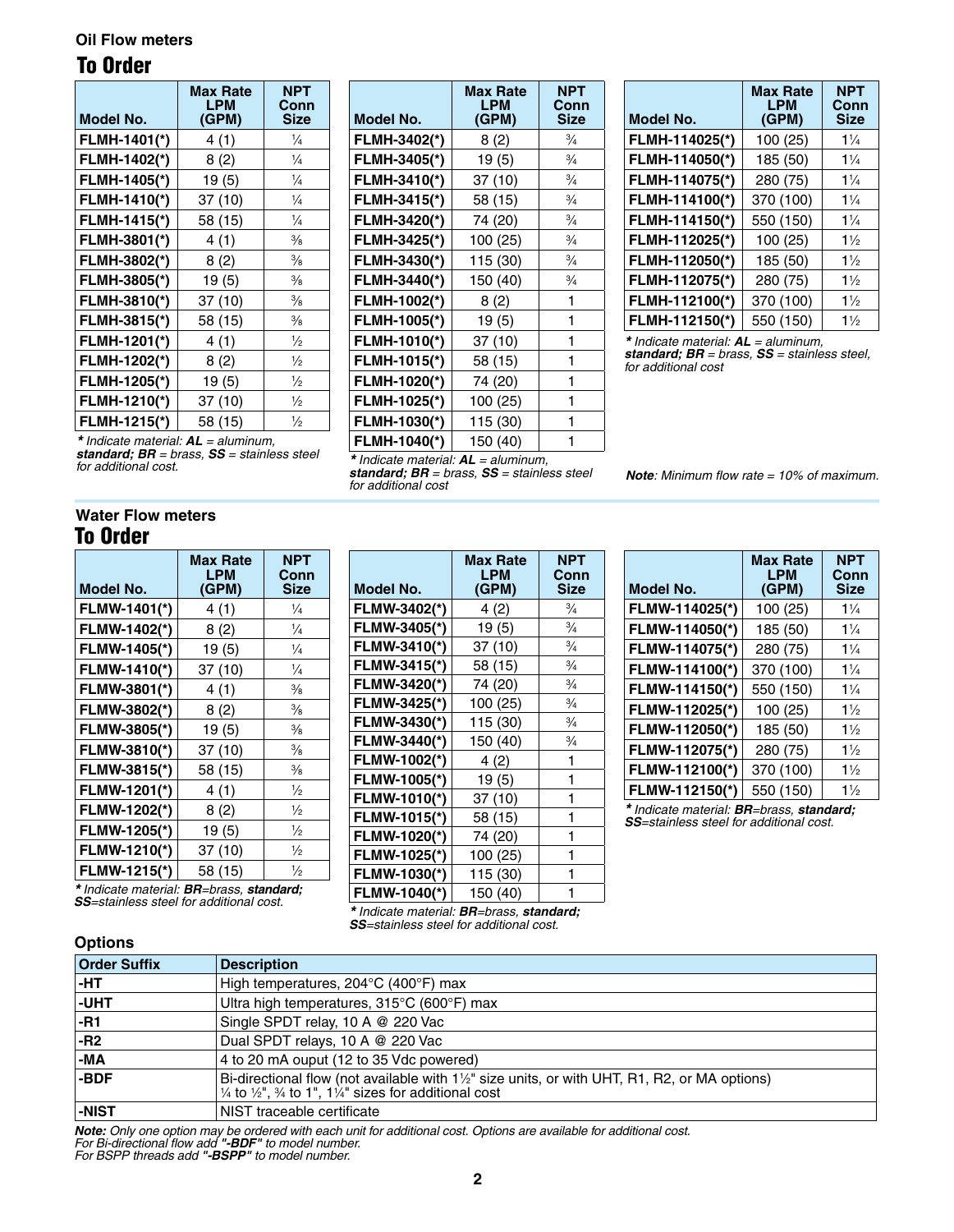# *PRESSURE DROP GRAPHS FLMG, FLMW, and FLMH*